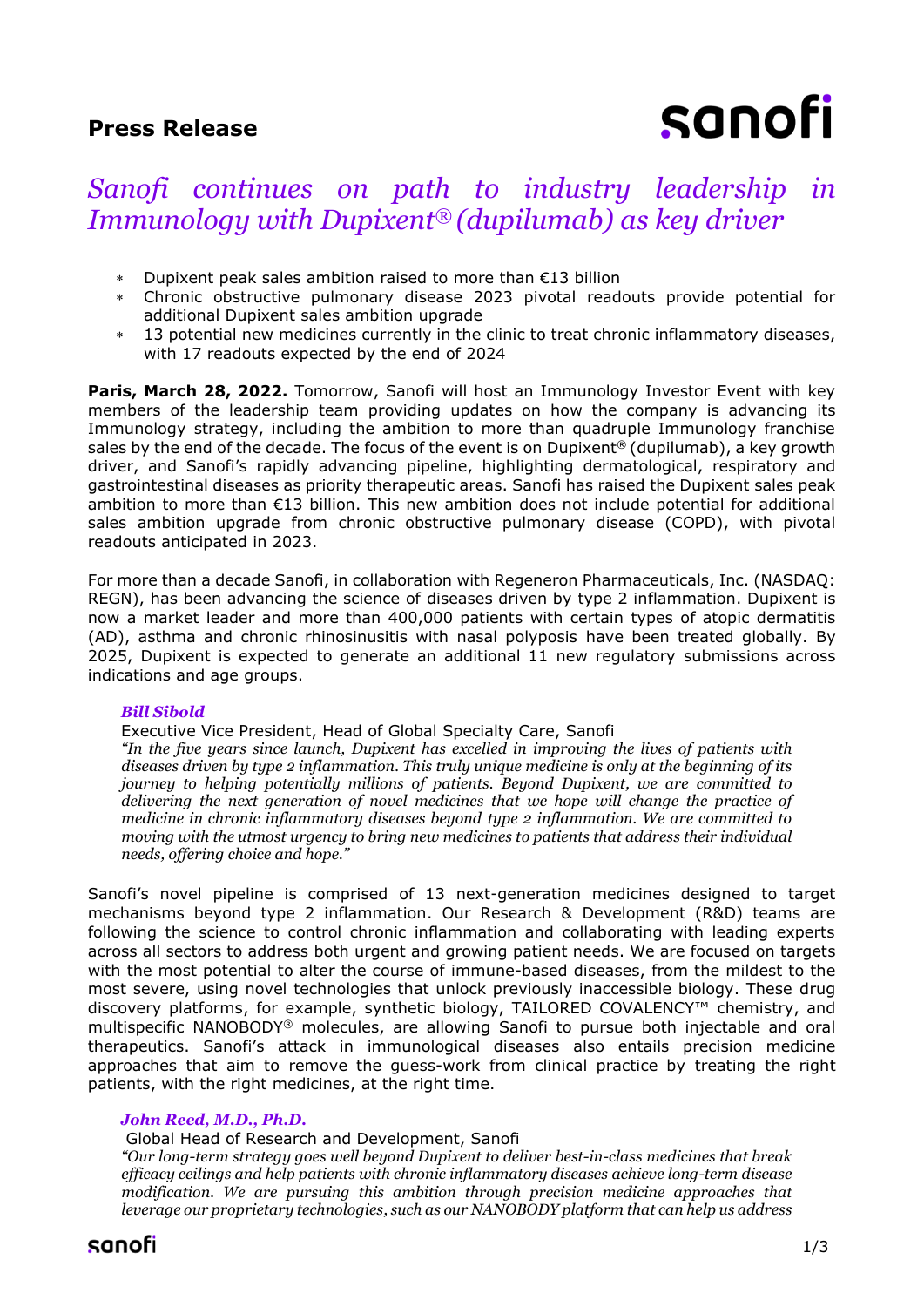*multiple therapeutic targets with one medicine. With approximately 21 clinical readouts expected across our promising immunology pipeline by the end of next year, it is an exciting time for our team working in Immunology R&D."*

# *Sanofi will highlight the following assets in its growing R&D pipeline:*

- **Three candidates for AD**, complementing Dupixent's position in AD driven by type 2 inflammation, spanning all severities of disease as well as topical, oral and injectable administration. These drug development programs include our acceleration of priority asset amlitelimab, an anti-OX40L antibody that aims to restore immune homeostasis between pro-inflammatory and anti-inflammatory T cells.
- **Two complementary candidates for COPD**, developed in collaboration with Regeneron, targeting distinct subpopulations.
- **A broad Phase 1 clinical program** of small molecules and biologics. These candidate medicines include oral small molecules, degraders, synthetic cytokines, and several NANOBODY molecules, designed to simultaneously tackle two proven targets, thus aiming to break efficacy ceilings.

# *Immunology Investor Event Details*

The hybrid Immunology Investor Event will take place on Tuesday, March 29 from 2 p.m. to 6 p.m. CEST / 8 a.m. to noon EDT (webcast, in-person meeting at Sanofi's Cambridge office).

For background slides and webcast information, please refer to the following link. The information will be available beginning Tuesday, March 29 at 1 p.m. CEST / 7 a.m. EDT. [https://www.sanofi.com/en/investors/financial-results-and-events/investor](https://www.sanofi.com/en/investors/financial-results-and-events/investor-presentations/Immunology-Investor-Event-2022)[presentations/Immunology-Investor-Event-2022](https://www.sanofi.com/en/investors/financial-results-and-events/investor-presentations/Immunology-Investor-Event-2022)

# *About Our Inflammatory Pipeline*

Through world-class R&D and a laser focus on patients, Sanofi discovers, develops and delivers best-in-class treatments that improve the lives of people living with chronic inflammatory diseases. The Immunology pipeline consists of 7 potential new medicines in Phase 1 clinical development, 5 in Phase 2 clinical development, and 1 in Phase 3 clinical development. These programs include potential treatments across a wide range of inflammatory conditions. Dupilumab is being jointly developed by Sanofi and Regeneron under a global collaboration agreement. In addition to the 3 currently approved indications, Sanofi and Regeneron are studying dupilumab in nearly a dozen other diseases.

# *About Sanofi*

We are an innovative global healthcare company, driven by one purpose: we chase the miracles of science to improve people's lives. Our team, across some 100 countries, is dedicated to transforming the practice of medicine by working to turn the impossible into the possible. We provide potentially life-changing treatment options and life-saving vaccine protection to millions of people globally, while putting sustainability and social responsibility at the center of our ambitions.

Sanofi is listed on EURONEXT: SAN and NASDAQ: SNY

#### *Media Relations*

**Sandrine Guendoul** | + 33 6 25 09 14 25 | [sandrine.guendoul@sanofi.com](mailto:sandrine.guendoul@sanofi.com) **Sally Bain** | + 1 617 834 6026 | [sally.bain@sanofi.com](mailto:sally.bain@sanofi.com)

#### *Investor Relations*

**Eva Schaefer-Jansen** | + 33 7 86 80 56 39 | [eva.schaefer-jansen@sanofi.com](mailto:eva.schaefer-jansen@sanofi.com) **Arnaud Delépine** | + 33 6 73 69 36 93 | [arnaud.delepine@sanofi.com](mailto:arnaud.delepine@sanofi.com) **Corentine Driancourt** | + 33 6 40 56 92 21 | [corentine.driancourt@sanofi.com](mailto:corentine.driancourt@sanofi.com) **Felix Lauscher** | + 1 908 612 7239 | [felix.lauscher@sanofi.com](mailto:felix.lauscher@sanofi.com) **Priya Nanduri** | +1 617 764 6418 | [priya.nanduri@sanofi.com](mailto:priya.nanduri@sanofi.com) **Nathalie Pham** | + 33 7 85 93 30 17 | [nathalie.pham@sanofi.com](mailto:nathalie.pham@sanofi.com)